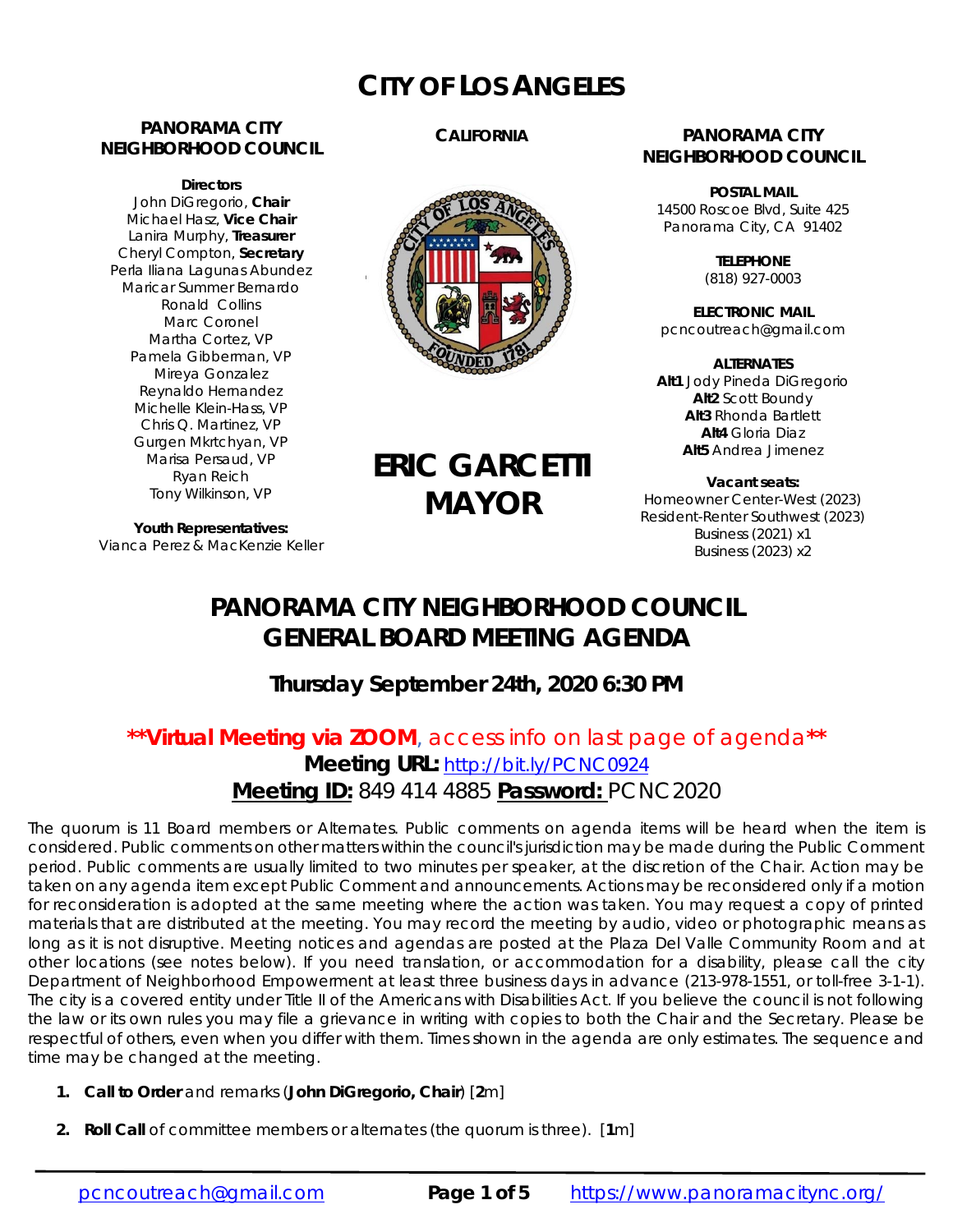

**3. Reports from LAPD & other relevant law enforcement agencies.** Senior Lead Officer Damaris Bonffil [(818) 838- 9854, mobile (818) 634-0718, 38834@lapd.online] covers Panorama City's Center-West area. Senior Lead Officer Sean Smith [(818-838-9842, mobile 818-442-3183, 35183@lapd.online)] covers Panorama City's North and Center-East districts. Senior Lead Officer Daniel Ruelas [(818) 838-9847, mobile 818-679-2082, 34435@lapd.online] is responsible for Panorama City south of Roscoe. Emergency: 911. Mission Division Front desk: 818-838-9800. Non-emergency: 877-ASKLAPD (877-275-5273)**. (10min)**

#### **4. Reports from Elected Officials' field staff and other Neighborhood Agencies/Committees. (15 Min)**

#### **DEPARTMENT OF NEIGHBORHOOD EMPOWERMENT**

Jasmine Elbarbary (jasmine.elbarbary@lacity.org) (818) 374-9886, and Karen Hernandez (karen.hernandez@lacity.org) Van Nuys City Hall 14410 Sylvan St. 3rd FloorLos Angeles, CA 91401 Direct Line: (818)-374-9893, Office (213)-978-1551

#### **CALIFORNIA CONGRESSIONAL DISTRICT 29**

Congressman Tony Cardenas' District Office is located at 9612 Van Nuys Blvd, #201, Panorama City, CA 91402 (818-221-3718). He is represented in Panorama City by Field Representative Lea Gonzalez, (818) 221-3718, (lea.gonzalez@mail.house.gov)

#### **LOS ANGELES CITY COUNCIL DISTRICT 6**

Andres Sandoval represents Councilwoman Nury Martinez in Panorama City (Andres.X.Sandoval@lacity.org). Area Director is Joana Reyes (Joana.Reyes@lacity.org). The district field office is located at 9300 Laurel Canyon Blvd., 2nd Floor, Sun Valley, CA 91331; 818-771-0236.

#### **LOS ANGELES CITY MAYOR'S OFFICE**

Representative, no contact info at this, represents Mayor Eric Garcetti in the East Valley Area time. The Mayor's San Fernando Valley office is located in the Van Nuys City Hall, 14410 Sylvan Street,Van Nuys, CA 91401. Our liaison is Caroline Menjivar, M.S.W. East Valley Area Representative, Email Address: caroline.menjivar@lacity.org

#### **LOS ANGELES UNIFIED SCHOOL DISTRICT, DISTRICT 6**

Our LAUSD School Board Member is Kelly Gonez. Michael Menjivar is her Deputy Director of Community Engagement (Main (213) 241-6097 Mobile (818) 212-6887, (Michael.Menjivar@lausd.net). The District 6 office is located at 8401 Arleta Avenue, Sun Valley, CA 91352.

#### **LOS ANGELES COUNTY SUPERVISORIAL DISTRICT 3**

Supervisor Sheila Kuehl (Sheila@bos.lacounty.gov, 213-974-3333) is located at 821 Kenneth Hahn Hall of Administration, 500 West Temple Street, Los Angeles, CA 90012. Valley District Director, Benita Trujillo (818-901- 3831; btrujillo@bos.lacounty.gov), represents supervisor Kuehl locally. The San Fernando Valley District Office is located at 7555 Van Nuys Blvd, Suite 1, Van Nuys, CA 91405.

#### **CALIFORNIA ASSEMBLY DISTRICT 46**

Assemblymember Adrin Nazarian represents us in a district that runs from North Hills and Panorama City south to Studio City and the Hollywood Hills. His field office is located in the State Office Building at 6150 Van Nuys Blvd, Suite 300, Van Nuys, CA 91401. His Field Representative for Panorama City is Julissa Rodriguez, (818-376-4246, Julissa.Rodriguez@asm.ca.gov.

#### **CALIFORNIA SENATE DISTRICT 18**

District 18 State Senator Bob Hertzberg maintains a field office in the State Office Building at 6150 Van Nuys Blvd., Suite 400, Van Nuys, CA 91401 (818-901-5588). His Field Deputy for Panorama City is Eveline Bravo-Ayala (evenline.bravo-ayala@sen.ca.gov). The District Director is Barri Worth Girvan (Barri.Girvan@sen.ca.gov).

#### **NEIGHBORHOOD COUNCIL BUDGET ADVOCATES**

The NC Budget Advocates serve the Neighborhood Council Boards and their stakeholders in matters related to the City of LA's budget and City Services. Issues related to your quality of life and how they are directly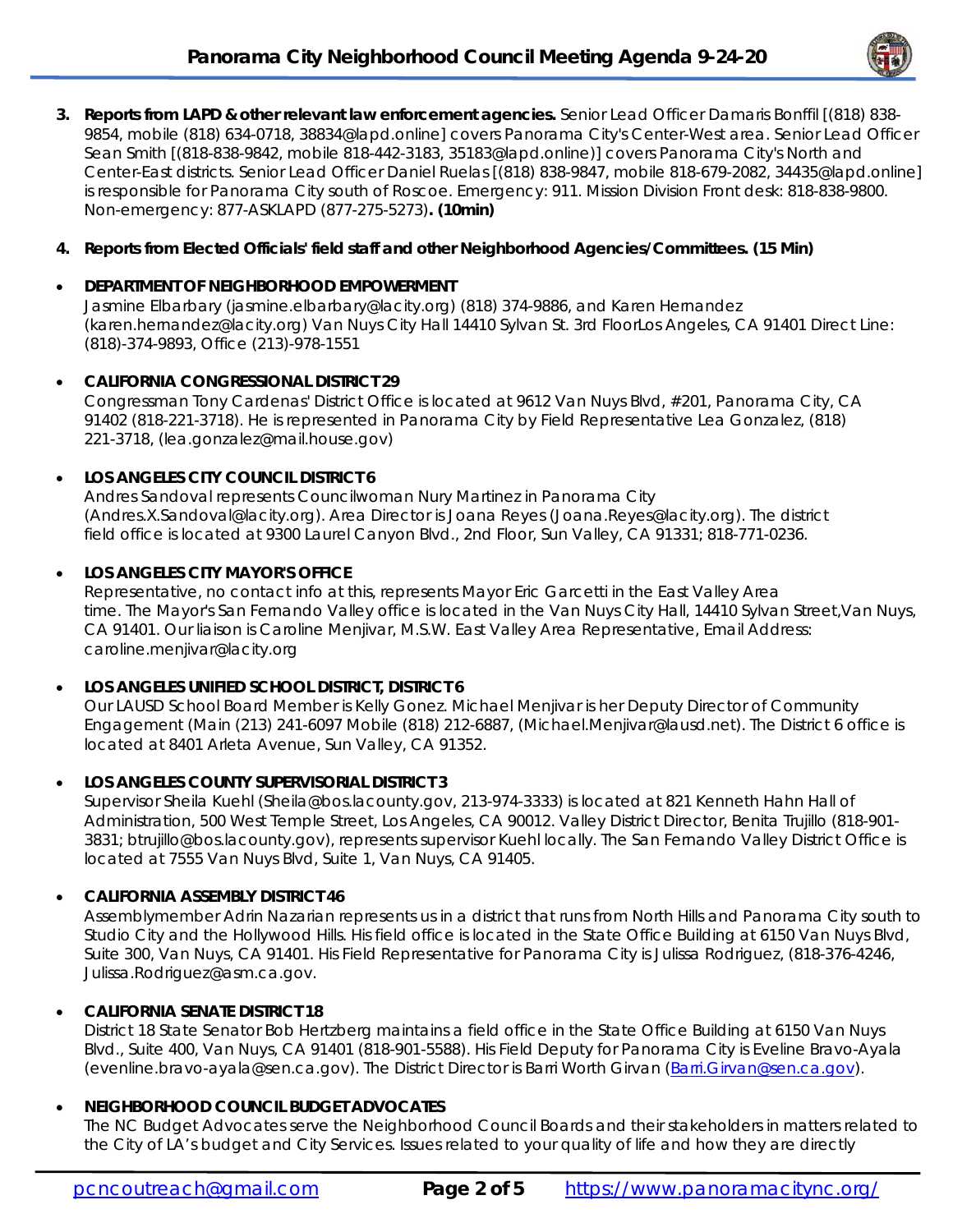

impacted by the budget are the BA's primary area of focus. Contact your Region 1 Budget Advocate John DiGregorio at johndpcnc@gmail.com

#### **RECREATION AND PARKS**

Announcements and updates from our Panorama City representatives and any other neighboring Rec and Parks teams. Panorama Park Representative Oscar Cardenas (oscar.cardenas@lacity.org)

#### **PANORAMA CITY CHAMBER OF COMMERCE**

The Panorama City Chamber of Commerce, incorporated in 2016, is composed of business and professional men and woman who are civic-minded citizens. The Chamber's mission is a collective effort to promote the welfare of our community and make it the best community in Los Angeles to shop, live, and to make a living in. Contact Field Representative Alberto Martinez at alberto@panoramachamber.com

#### **5. Public Comment and General Announcements**

- a. Limited from 2-5 minutes at the discretion of the presiding officer
- b. Limited to non-agenda items
- c. Speaker cards will be made available if attendance is significant
- d. **During Virtual Meetings,** use the 'raise your hand' feature to be added to the speaker queue by the Board Secretary. The Chair will recognize speakers in the order specified by the queue.
- **6. Discussion and possible action** on approving up to **\$1500** for a PCNC Minute/Note taker to assist in producing monthly documents. This would include minutes, BACs and other ad-hoc requests. No vendor has been identified at this time, but we would like to have in place for October.
- **7. Discussion and possible action** on nominating and electing a new Board Secretary. Should any current Executive Committee wish change seats, or step-down at this time, nominations and elections will be held to fill those vacancies as well.
- **8. Update and Discussion** from Corozon del Valle on community projects.
- **9. Update and brief discussion** ICON Panorama retail and housing project at the former Montgomery Ward site, which has been tied up in litigation. The addresses are 14651-14697 West Roscoe Boulevard and 8300-8406 North Cedros Avenue and 8313-8413 North Tobias Avenue, Panorama City, CA 91402
- **10. Discussion and possible action for approval of any financial statements, Monthly Expenditure Reports (MER's), or other ongoing monthly financial documents prepared by the Treasurer of Finance Chair which have not yet been approved by the Board.** 
	- a. Treasure/ Finance Chair to provide details. This item does not cover special or annual financial documents.
	- b. To include April, June, July and August MERs.
- **11. Discussion and possible action to approve the Board meeting's minutes for the last Board meeting and any other prior meetings not yet approved. (5 min)**
- **12. Discussion and possible action to appoint any interested qualified stakeholders to any appropriate vacant board seats including Youth Representatives. (5min)**
- Candidates must present documents to the Secretary that prove their identity and a "stake" in the Neighborhood Council, as required by each seat.
- **Examples**: Driver's License, Consular Card or Student ID will prove identity. A Driver's License with a current address will also prove that a person lives within the council boundaries.
- District seats are specific to either "homeowner" or "renter". For this reason, homeowners must present a recent mortgage statement or a tax bill, and renters must present a recent rent receipt or a lease. Business seats require a business card with a local address, a Business Tax Registration Certificate, or some other indication that the person works (including volunteer work) or operates a business within the council boundaries.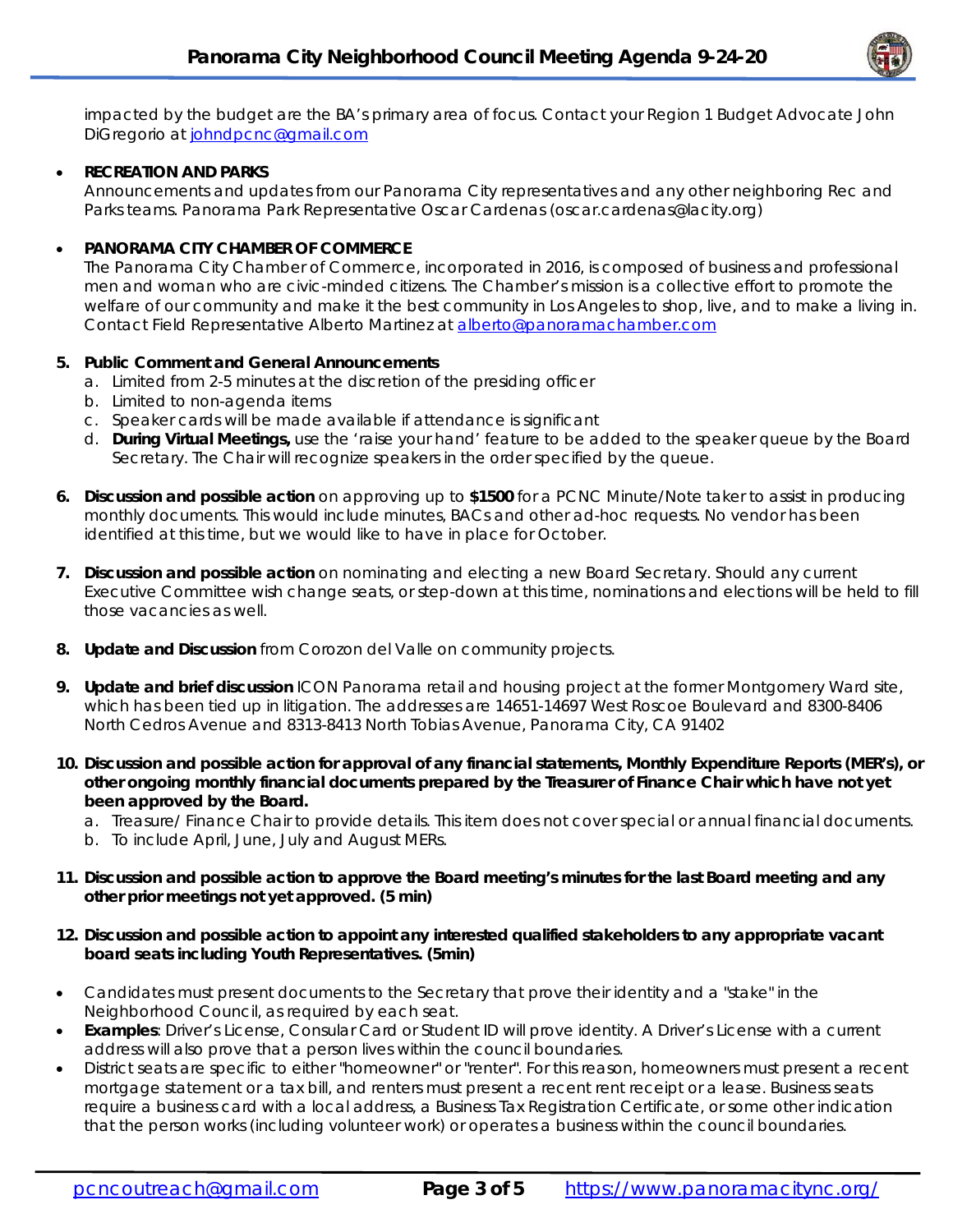

- Community Interest stakeholders (for an Unlimited At-Large seat) must provide a document that proves a substantial and ongoing interest within the boundaries, which is often evidenced by membership in a local organization. However, Community Interest stakeholders can be appointed to either of the vacant Alternate positions.) Signed letters from responsible parties can also be provided. The Secretary will determine the adequacy of the candidate's documentation.
- **No actual documents will be kept and interested stakeholders are only required to show the document for verification.**
- The council may appoint one or more Youth Representative(s) for a one-year term. A Youth Representative is not part of the voting Board. This is a position that allows youth to express opinions on council issues.
- **13. Discussion, nomination, and selection of Committees to include adding new Committee Chairs or new members to each committee. Also includes 2-minute report form each committee. The current committees are listed below. (20 min)**

| <b>Standing Committees</b>                                                 |                       |                              |                                            |
|----------------------------------------------------------------------------|-----------------------|------------------------------|--------------------------------------------|
| Name                                                                       | Chair/Co-Chairs       | <b>Contact Email</b>         | <b>Meeting Date/Time/Location</b>          |
| Commerce                                                                   | Perla Abundez         | perlita.northhills@gmail.com | 4 <sup>th</sup> Monday via WebX after Land |
|                                                                            |                       |                              | Use.                                       |
| Finance                                                                    | Gurgen Mkrtchyan      | gurgen@ympklaw.com           | As needed via zoom                         |
| Land Use                                                                   | <b>Tony Wilkinson</b> | lawilkinson@acm.org          | 4 <sup>th</sup> Mondays, 7pm, via WebX     |
| Outreach                                                                   | John DiGregorio       | johndpcnc@gmail.com          | 2 <sup>nd</sup> Thursdays, 6:30pm via zoom |
| <b>Rules</b>                                                               | Cheryl Compton        | ComptonPCNC@gmail.com        | As needed via zoom                         |
| <b>Ad-Hoc Committees</b>                                                   |                       |                              |                                            |
| City Life &                                                                | John DiGregorio       | johndpcnc@gmail.com          | First Thursdays, 7pm, via zoom             |
| Beautification                                                             |                       |                              |                                            |
| <b>Public Safety</b>                                                       | Martha Cortez         | Martha.Cortez.PCNC@gmail.com | 2nd Thursdays, 6:30pm, via zoom            |
| Education                                                                  | Pamela                | pgibberman@gmail.com         | 4 <sup>th</sup> Mondays, 6pm, via zoom     |
|                                                                            | Gibberman             |                              |                                            |
| Youth                                                                      | Martha Cortez         | Martha.Cortez.PCNC@gmail.com | 2 <sup>nd</sup> Thursdays, via Zoom        |
| ~ Please contact the Chairs if interested in participating on committees ~ |                       |                              |                                            |

#### **14. Discussion and possible action to place members in violation of attendance policies on censure:**

- **i.** To be reconciled with DONE as of 9-24-20
- **ii.** To include; Marc Coronel, MacKenzie Keller, Rhonda Bartlett, Gloria Diaz and Andrea Jimenez

#### **15. Adjournment**

**Council Process:** The council gained its official city role upon certification by the Board of Neighborhood Commissioners on March 15, 2007. Everyone who lives, works or owns real property within the boundaries of the Panorama City Neighborhood Council, or who declares a Community Interest in the area and the basis for it, is a "stakeholder". All stakeholders are members of the Council. Stakeholders elect a Board of Directors to represent them. This Board is recognized as the decision-making entity by the City of Los Angeles. The current Board was elected on April 2, 2016. While the Board is the official decision-making entity, meetings are conducted as much as possible in a town hall spirit. Committees are open to anyone with an interest in Panorama City. Panorama City's neighborhood council is much more than its Board, and it depends on public participation for its success.

**Posting Sites:** California's open meetings law, the Ralph M. Brown Act, requires that meeting notices be physically posted at a regular location 72 hours in advance for regular meetings and 24 hours in advance for special meetings. The location must be accessible to the public seven days a week, 24 hours a day. That location is the outside steel doors of the Plaza Del Valle Community Room, Building G, 8700 Van Nuys Blvd, Panorama City, CA 91402. This council is also required to follow the City of Los Angeles posting policy for Neighborhood Councils. That policy additionally requires that councils post agendas through the city's Early Notification System (ENS), post the agendas on the council's website (if one exists), and make an effort to send agendas by electronic mail (if such a list exists). This council posts agendas on its website, panoramacitync.org. This council uses the city's ENS mailing list as its agenda email list. You may sign up for the ENS agenda system at: http://lacity.org/government/Subscriptions/NeighborhoodCouncils/index.htm.

In addition to the Plaza Del Valle posting location, this council MAY post agendas at other locations within Panorama City. These may include: (1) Panorama City Branch Library, 14345 Roscoe Blvd; (2) Panorama Recreation Center, 8600 Hazeltine Avenue; (3) Sepulveda Recreation Center, 8801 Kester Avenue; and (4) Casa Esperanza, 14705 Blythe Street.